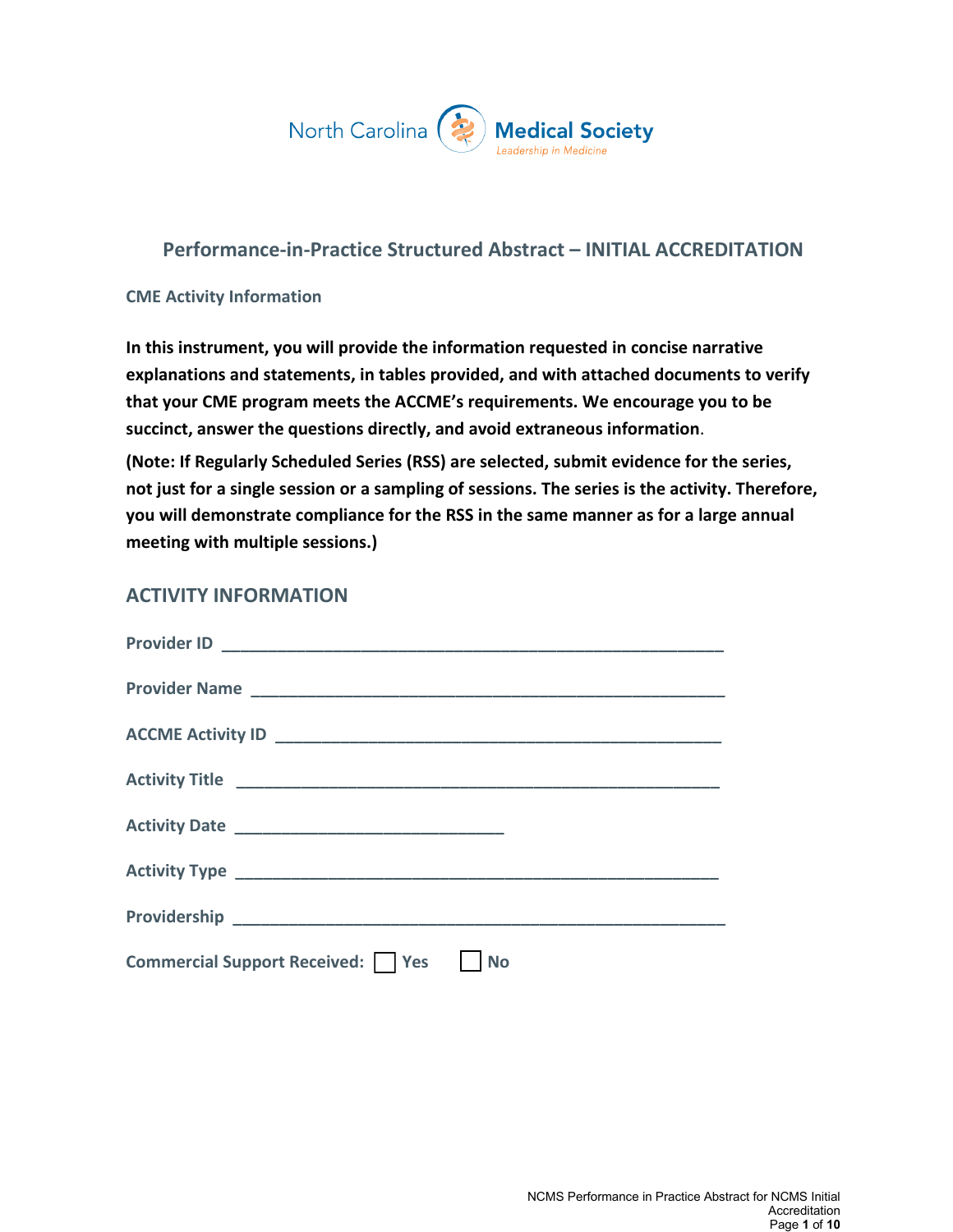## **CRITERION 2**

The provider incorporates into CME activities the educational needs (knowledge, competence, or performance) that underlie the professional practice gaps of their own learners.

*RESPONSE REQUIRED: State the professional practice gap(s) of your learners on which the activity was based.*

|  | For this activity: |
|--|--------------------|
|--|--------------------|

*RESPONSE REQUIRED: Check the educational need(s) that apply:* 

- *Knowledge*
- *Competence*
- *Performance*

*RESPONSE REQUIRED: State the educational need(s) that you determined to be the cause of the professional practice gap(s):* 

### **CRITERION 3**

The provider generates activities/educational interventions that are designed to change competence, performance, or patient outcomes as described in its mission statement.

*RESPONSE REQUIRED: Explain how this activity was designed to change competence, performance, or patient outcomes.)*

### **CRITERION 5 - REQUIRED FOR JULY & NOVEMBER 2022 COHORTS**

The provider chooses educational formats for activities/interventions that are appropriate for the setting, objectives, and desired results of the activity

*RESPONSE REQUIRED: Explain why the educational format is appropriate for this activity.*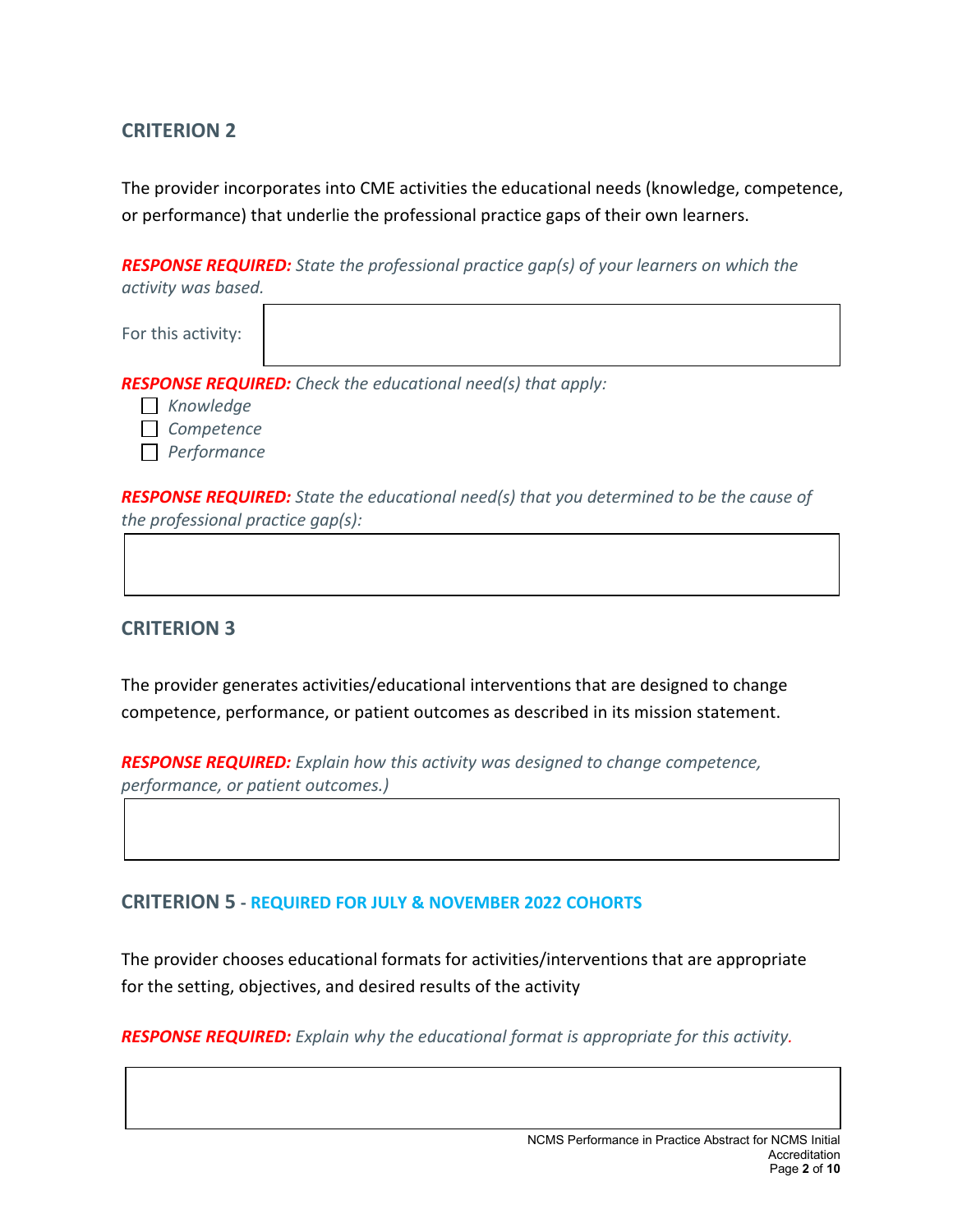### **CRITERION 6 - REQUIRED FOR JULY & NOVEMBER 2022 COHORTS**

The provider develops activities/educational interventions in the context of desirable physician attributes [e.g., Institute of Medicine (IOM) competencies, Accreditation Council for Graduate Medical Education (ACGME) Competencies].

*RESPONSE REQUIRED: Select the desirable physician attribute(s) this activity addresses. The list below includes the Competencies of: ACGME/ABMS, Institute of Medicine, and Interprofessional Education Collaborative, or you may enter other competencies recognized by your organization.*

*Patient Care and Procedural Skills: (Check all that apply)* 

*Medical Knowledge Quality Improvement Practice-Based Learning and Improvement Interpersonal and Communication Skills Professionalism Systems-Based Practice Provide Patient-Centered Care Work in Interdisciplinary Teams Employ Evidence-Based Practice Utilize Informatics Values/Ethics for Interprofessional Practice ZŽůĞƐͬZĞƐƉŽŶƐŝďŝůŝƚŝĞƐ Interprofessional Communication Teams and Teamwork Please list other competencies, if applicable*

## **CRITERION 7 (SCS 1)**

The provider develops activities/educational interventions independent of commercial interests (SCS 1, 2, and 6).

\_\_\_\_\_\_\_\_\_\_\_\_\_\_\_\_\_\_\_\_\_\_\_\_\_\_\_\_\_\_\_\_\_\_\_\_\_\_\_\_\_\_\_\_\_\_\_\_\_\_\_\_\_\_\_\_\_\_\_\_\_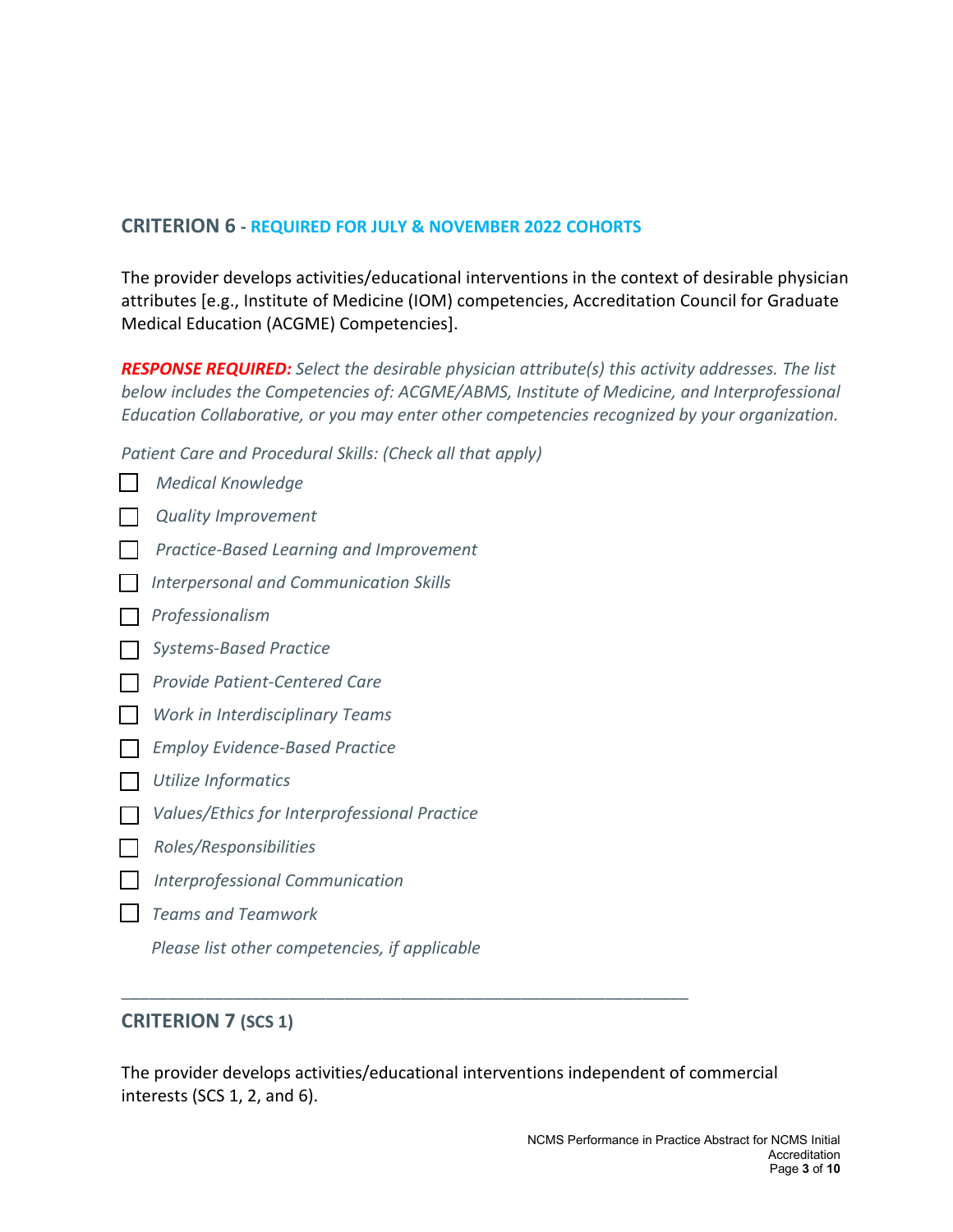A CME provider must ensure that the following decisions were made free of the control of a commercial interest (see the definition of a "commercial interest" on the ACCME website at this [link\).](http://www.accme.org/requirements/accreditation-requirements-cme-providers/policies-and-definitions/definition-commercial-interest) (a) Identification of CME needs; (b) Determination of educational objectives; (c) Selection and presentation of content; (d) Selection of all persons and organizations that will be in a position to control the content of the CME; (e) Selection of educational methods; (f) Evaluation of the activity. STANDARD 1.1

A commercial interest cannot take the role of non-accredited partner in a joint provider relationship. STANDARD 1.2

*RESPONSE REQUIRED: Did employees or owners of ACCME-defined commercial interests control CME content for this activity (e.g., participate as planners, reviewers, faculty, authors, and/or others who control educational content)?* 

|  | NO |
|--|----|
|--|----|

*RESPONSE REQUIRED: If Yes, describe how their participation met one of the three specific circumstances permitted by the ACCME and how you ensured the independence of the CME Activity.*

*RESPONSE REQUIRED: Did an ACCME-defined commercial interest take the role of nonaccredited partner in a joint provider relationship in the activity?* 

**Yes No**

*RESPONSE REQUIRED (if yes): Describe the circumstances in which the commercial interest took the role of a non-accredited partner in the activity.* 

## **CRITERION 7 (SCS 2)**

The provider develops activities/educational interventions independent of commercial interests (SCS 1, 2, and 6).

The provider must be able to show that everyone who is in a position to control the content of an education activity has disclosed all relevant

financial relationships with any commercial interest to the provider. The ACCME defines "'relevant' financial relationships" as financial relationships in any amount occurring within the past 12 months that create a conflict of interest. STANDARD 2.1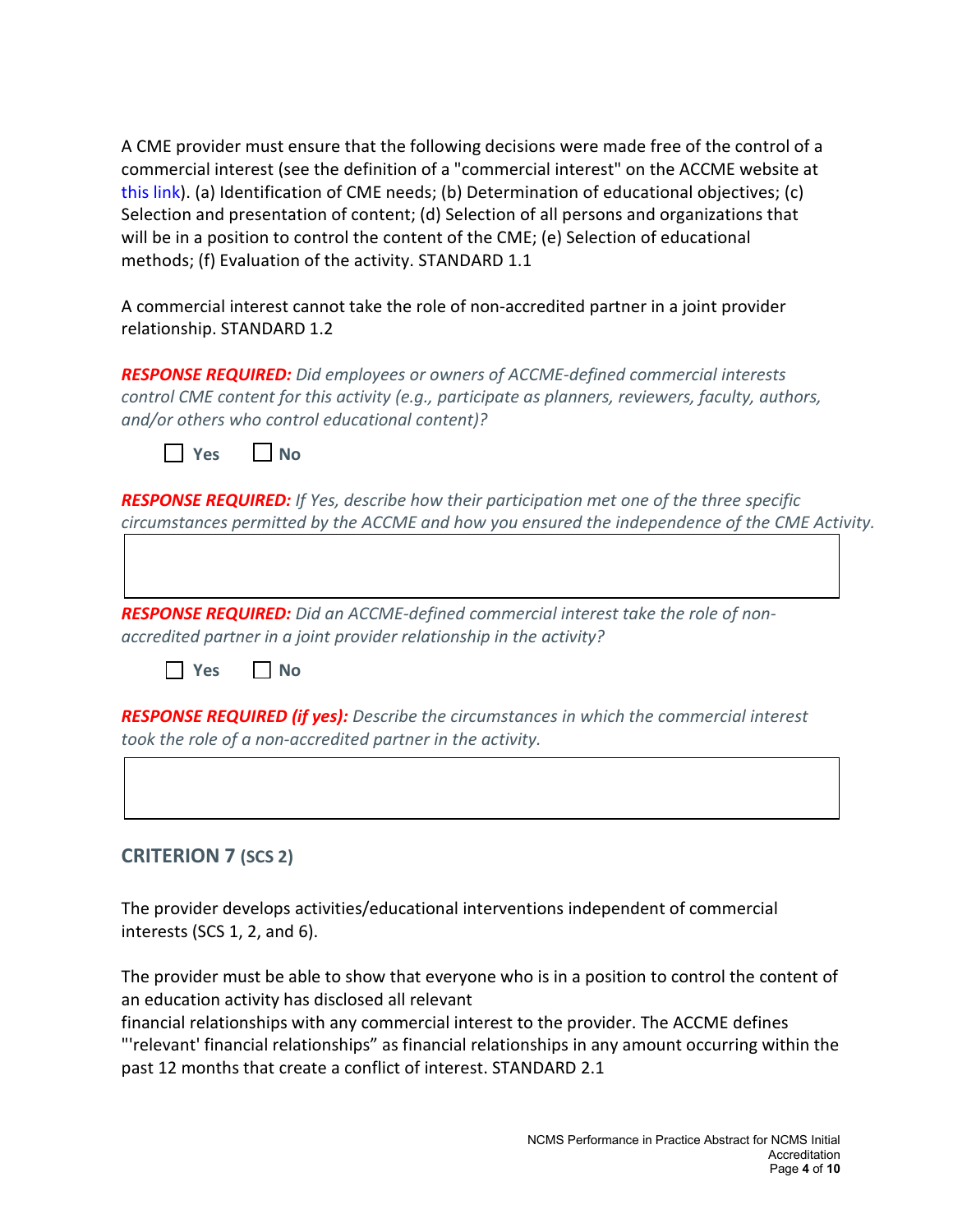An individual who refuses to disclose relevant financial relationships will be disqualified from being a planning committee member, a teacher, or an author of CME, and cannot have control of, or responsibility for, the development, management, presentation or evaluation of the CME activity. STANDARD 2.2

The provider must have implemented a mechanism to identify and resolve all conflicts of interest prior to the education activity being delivered to learners. STANDARD 2.3

*RESPONSE REQUIRED: Attach a single completed example of the form(s), tool(s), or mechanism(s) used to identify relevant financial relationships of all individuals in control of content. If you use different form(s), tool(s), or mechanism(s) within your process, attach a single copy example of each version used. Do not submit more than a single completed example of each form used.* 

*RESPONSE REQUIRED: Attach and complete the spreadsheet linked [here.](https://accme.org/publications/excel-spreadsheet-for-documenting-individuals-control-content-performance-practice)*

*RESPONSE REQUIRED: Attach a copy of the the completed spreadsheet.* 

*In the spreadsheet, provide the information indicated in each of the five columns as follows. For everyone in control of content, list* 

*1) the name of the individual, 2) the individual's role(s) (e.g., planner, reviewer, faculty, author, and/or other roles in control of educational content) in the activity, 3) the name of the ACCMEdefined commercial interest(s) with which the individual has a relevant financial relationship (or if the individual has no relevant financial relationship(s), 4) the nature of the relationship(s), and 5) the mechanism(s) implemented to resolve all conflicts of interest appropriate to the role(s) of the individuals in the activity.*

*PDF and Word files will not be accepted.*

*EXCEL spreadsheets formatted differently than the NCMS/ACCME's template, or with other information than the template, will not be accepted.* 

# **CRITERION 7 (SCS 6)**

The provider develops activities/educational interventions independent of commercial interests (SCS 1, 2, and 6).

An individual must disclose to learners any relevant financial relationship(s), to include the following information: The name of the individual;

The name of the commercial interest(s); The nature of the relationship the person has with each commercial interest. STANDARD 6.1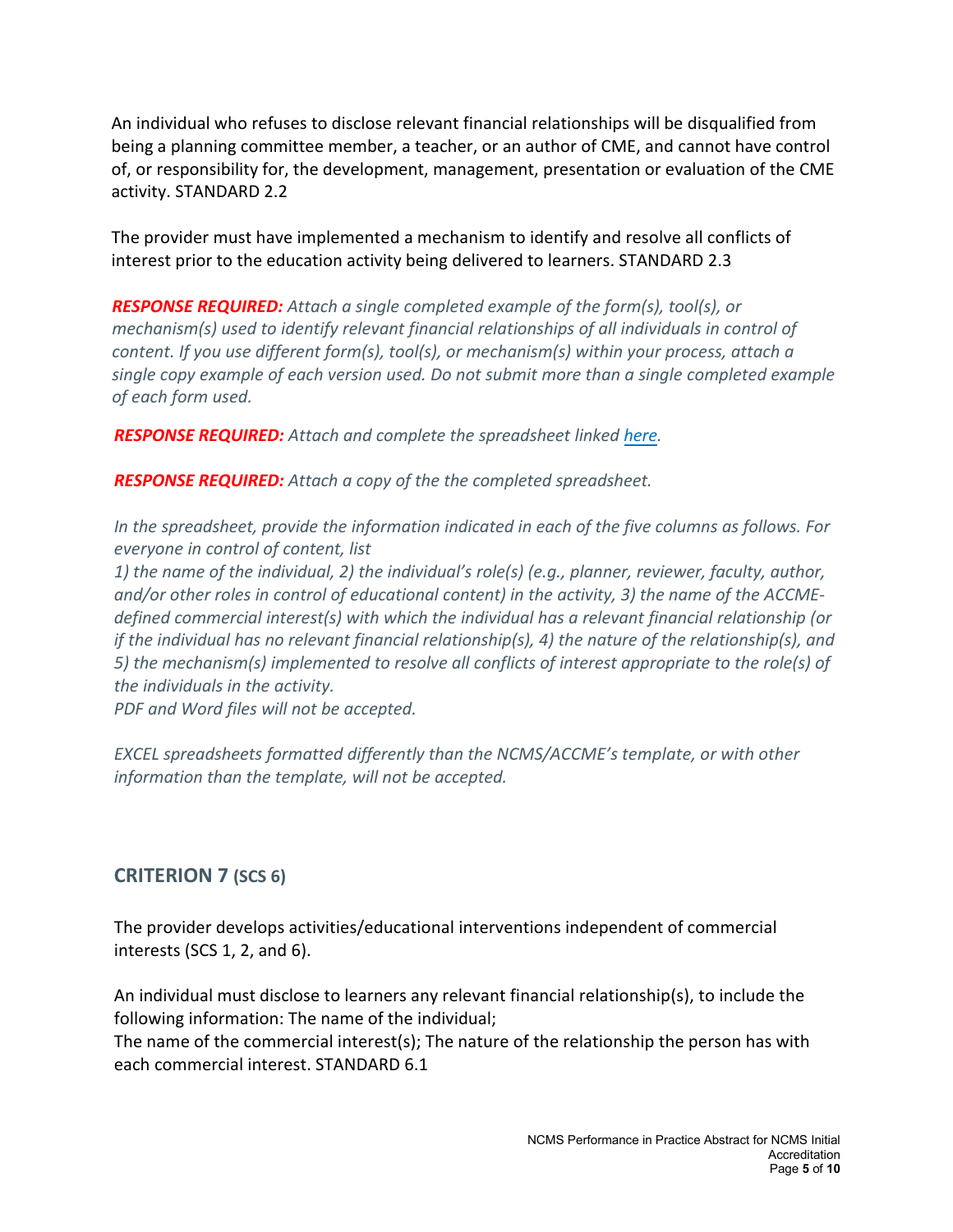For an individual with no relevant financial relationship(s) the learners must be informed that no relevant financial relationship(s) exist. STANDARD 6.2

The source of all support from commercial interests must be disclosed to learners. When commercial support is "in-kind" the nature of the support must be disclosed to learners. STANDARD 6.3

Disclosure must never include the use of a corporate logo, trade name or a product-group message of an ACCME-defined commercial interest. STANDARD 6.4

A provider must disclose the above information to learners prior to the beginning of the educational activity. STANDARD 6.5

*RESPONSE REQUIRED: Attach the information for disclosure of the presence or absence of relevant financial relationships for all individuals in control of CME content, as presented to learners. Attach each document used for disclosure.* 

*RESPONSE REQUIRED: IF THIS ACTIVITY WAS COMMERCIALLY SUPPORTED: Attach the commercial support disclosure information as presented to learners (C7 SCS 6.3- 6.5).* 

# **CRITERION 8**

The provider appropriately manages commercial support (SCS 3).

The provider must make all decisions regarding the disposition and disbursement of commercial support. STANDARD 3.1

A provider cannot be required by a commercial interest to accept advice or services concerning teachers, authors, or participants or other education matters, including content, from a commercial interest as conditions of contributing funds or services. STANDARD 3.2

All commercial support associated with a CME activity must be given with the full knowledge and approval of the provider. STANDARD 3.3

The terms, conditions, and purposes of the commercial support must be documented in a written agreement between the commercial supporter that includes the provider and its educational partner(s). The agreement must include the provider, even if the support is given directly to the provider's educational partner or a joint provider. STANDARD 3.4

The written agreement must specify the commercial interest that is the source of commercial support. STANDARD 3.5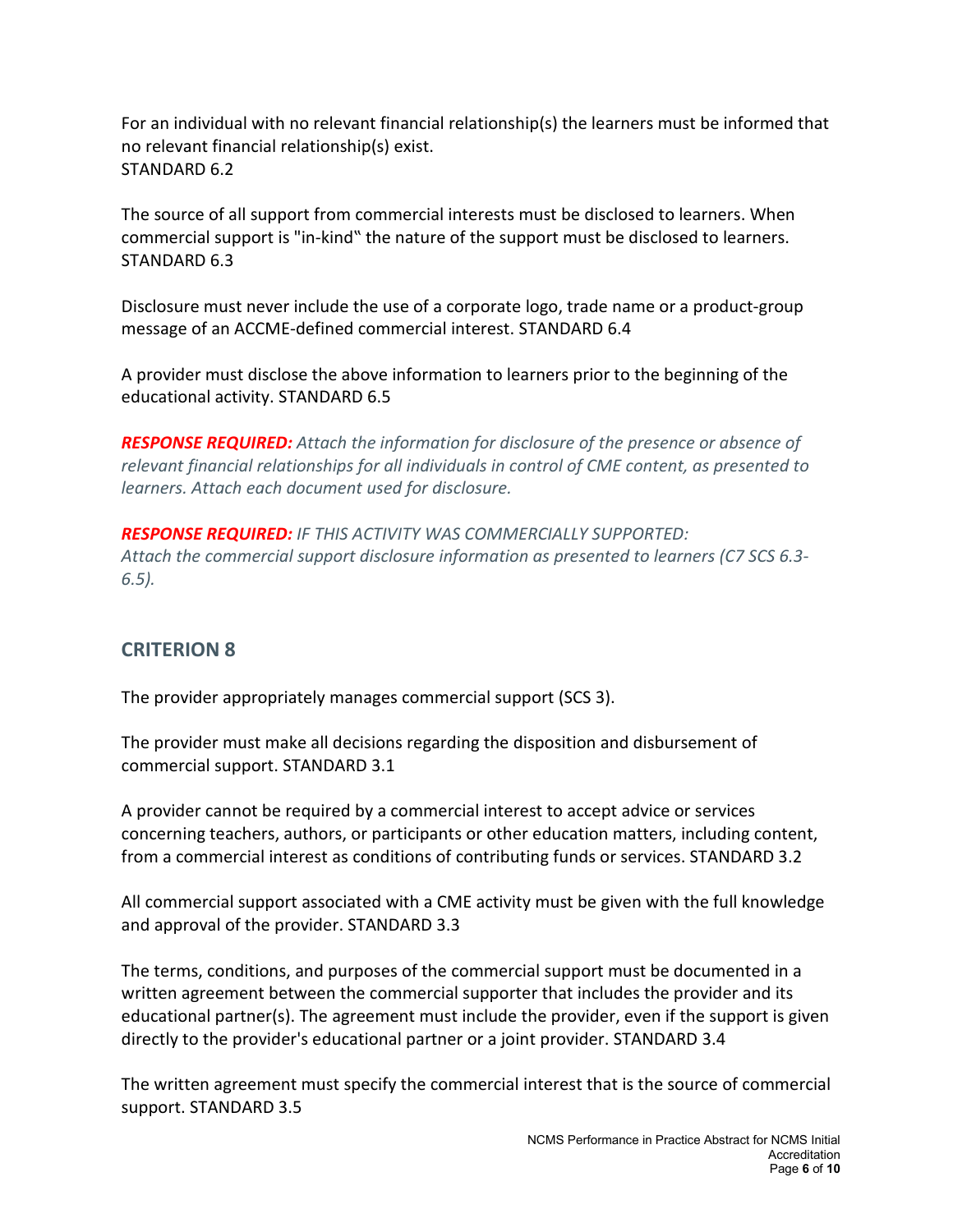Both the commercial supporter and the provider must sign the written agreement between the commercial supporter and the provider. STANDARD 3.6

The provider must have written policies and procedures governing honoraria and reimbursement of out-of-pocket expenses for planners, teachers and authors. STANDARD 3.7

The provider, the joint provider, or designated educational partner must pay directly any teacher or author honoraria or reimbursement of out-of–pocket expenses in compliance with the provider's written policies and procedures. STANDARD 3.8

No other payment shall be given to the director of the activity, planning committee members, teachers or authors, joint provider, or any others involved with the supported activity. STANDARD 3.9

If teachers or authors are listed on the agenda as facilitating or conducting a presentation or session but participate in the remainder of an educational event as a learner, their expenses can be reimbursed and honoraria can be paid for their teacher or author role only. STANDARD 3.10

Social events or meals at CME activities cannot compete with or take precedence over the educational events. STANDARD 3.11

The provider may not use commercial support to pay for travel, lodging, honoraria, or personal expenses for non-teacher or non-author participants of a CME activity. The provider may use commercial support to pay for travel, lodging, honoraria, or personal expenses for bona fide employees and volunteers of the provider, joint provider or educational partner. STANDARD 3.12

The provider must be able to produce accurate documentation detailing the receipt and expenditure of the commercial support.

*RESPONSE REQUIRED: Did this activity receive commercial support? \**  **Yes No**

*RESPONSE REQUIRED: If your organization did not correctly enter in PARS whether or not this activity received commercial support, provide a brief explanation here. This is only applicable if your organization did not enter the commercial support correctly in PARS. \**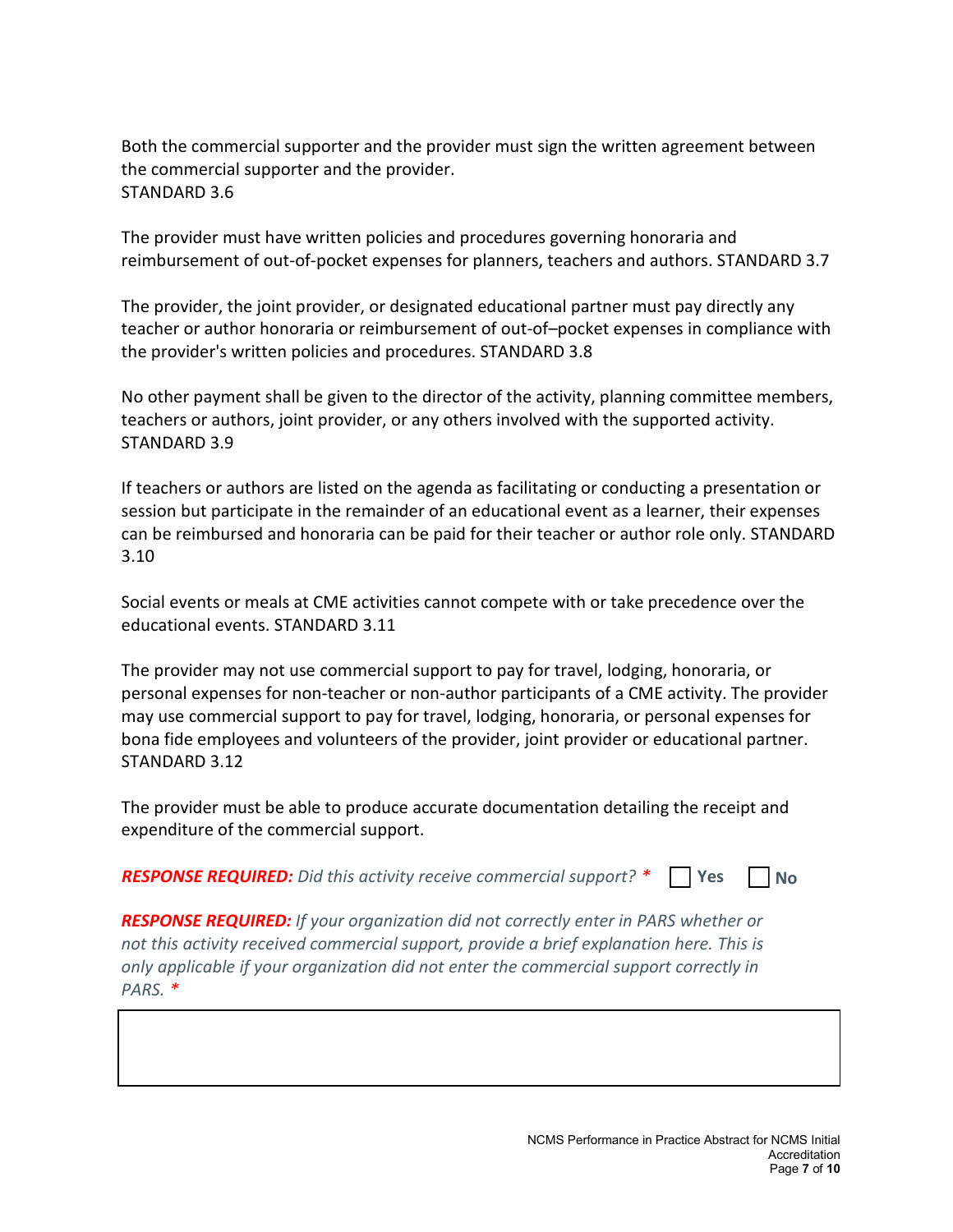*If the activity was COMMERCIALLY SUPPORTED:* 

*RESPONSE REQUIRED: Complete the table below. List the name(s) of the commercial supporter(s) of this activity and the \$ value of any monetary commercial support and/or indicate non-monetary (in-kind) support (C8 SCS 3.4-3.6). Use one row for each supporter.*

| Name of Commercial | Type of Support        | Amount of Monetary Support, |
|--------------------|------------------------|-----------------------------|
| Supporter          |                        | if any                      |
|                    | Monetary               |                             |
|                    | Non-Monetary (In-Kind) |                             |
|                    | Monetary               |                             |
|                    | Non-Monetary (In-Kind) |                             |
|                    | Monetary               |                             |
|                    | Non-Monetary (In-Kind) |                             |
|                    | Monetary               |                             |
|                    | Non-Monetary (In-Kind) |                             |

*If the activity was COMMERCIALLY SUPPORTED:* 

*RESPONSE REQUIRED: Attach a copy each executed commercial support (monetary and nonmonetary) agreement for the activity. Add rows as needed.*

### **CRITERION 10 - CME Clinical Content Validation Policy**

Accredited providers are responsible for validating the clinical content of CME activities that they provide. Specifically,

All the recommendations involving clinical medicine in a CME activity must be based on evidence that is accepted within the profession of medicine as adequate justification for their indications and contraindications in the care of patients.

All scientific research referred to, reported, or used in CME in support or justification of a patient care recommendation must conform to the generally accepted standards of experimental design, data collection and analysis.

Providers are not eligible for ACCME accreditation or reaccreditation if they present activities that promote recommendations, treatment, or manners of practicing medicine that are not within the definition of CME, or known to have risks or dangers that outweigh the benefits or known to be ineffective in the treatment of patients. An organization whose program of CME is devoted to advocacy of unscientific modalities of diagnosis or therapy is not eligible to apply for ACCME accreditation.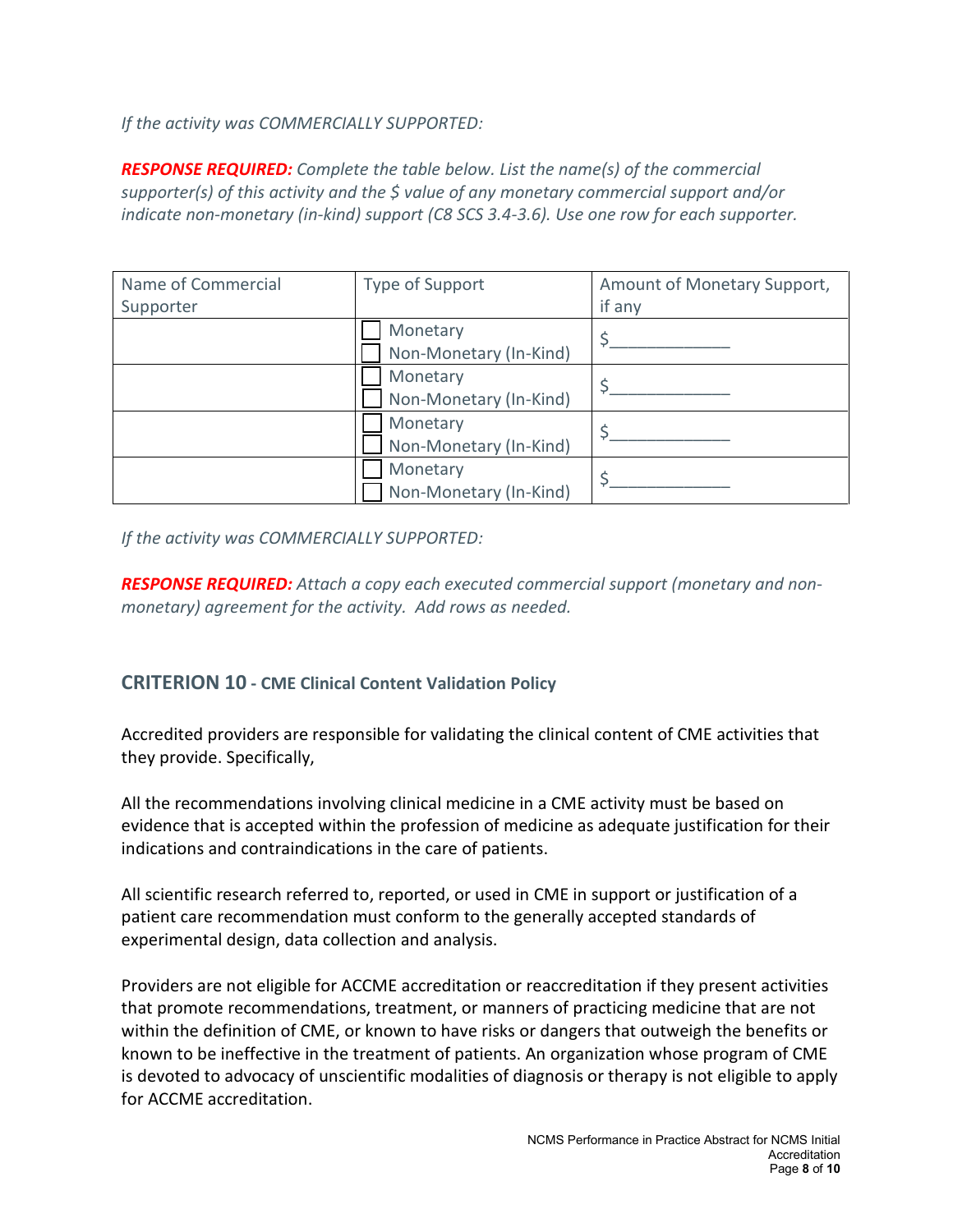(CME Clinical Content Validation Policy)

The provider actively promotes improvements in health care and NOT proprietary interests of a commercial interest (SCS 5).

*RESPONSE REQUIRED: Attach the required documentation as described below based on the type of the activity.* 

*If the activity is an Internet, Journal-Based and Enduring Material CME activities: Attach the CME product itself, so reviewers may experience the activity as learners experience it. With your attachment provide a URL/link to the activity and generic login(s) and password(s), if necessary for access. The product must be available for review from the point of submission through the end of your current accreditation term. If internet activities are no longer available online, you may provide access to an archived website. If this is not an option, then screen shots are acceptable.*

*OR*

*If the activity is a Regularly Scheduled Series (RSS): Attach a listing of the dates and topics of each session.*

*OR*

*If the activity is any other type of activity: Attach the activity topics/content, e.g. agenda, brochure, program book, or announcement. The documentation must include the nature and the scope of the content of the CME activity.* 

#### **CRITERION 11**

The provider analyzes changes in learners (competence, performance, or patient outcomes) achieved as a result of the overall program's activities/educational interventions.

*RESPONSE REQUIRED: Describe the strategies used to obtain data or information about changes achieved in learners' competence or performance or patient outcomes as a result of their participation in this activity, including, for example, questions you asked the learner about changes in competence or performance or other change data such as quality improvement or patient outcomes.*